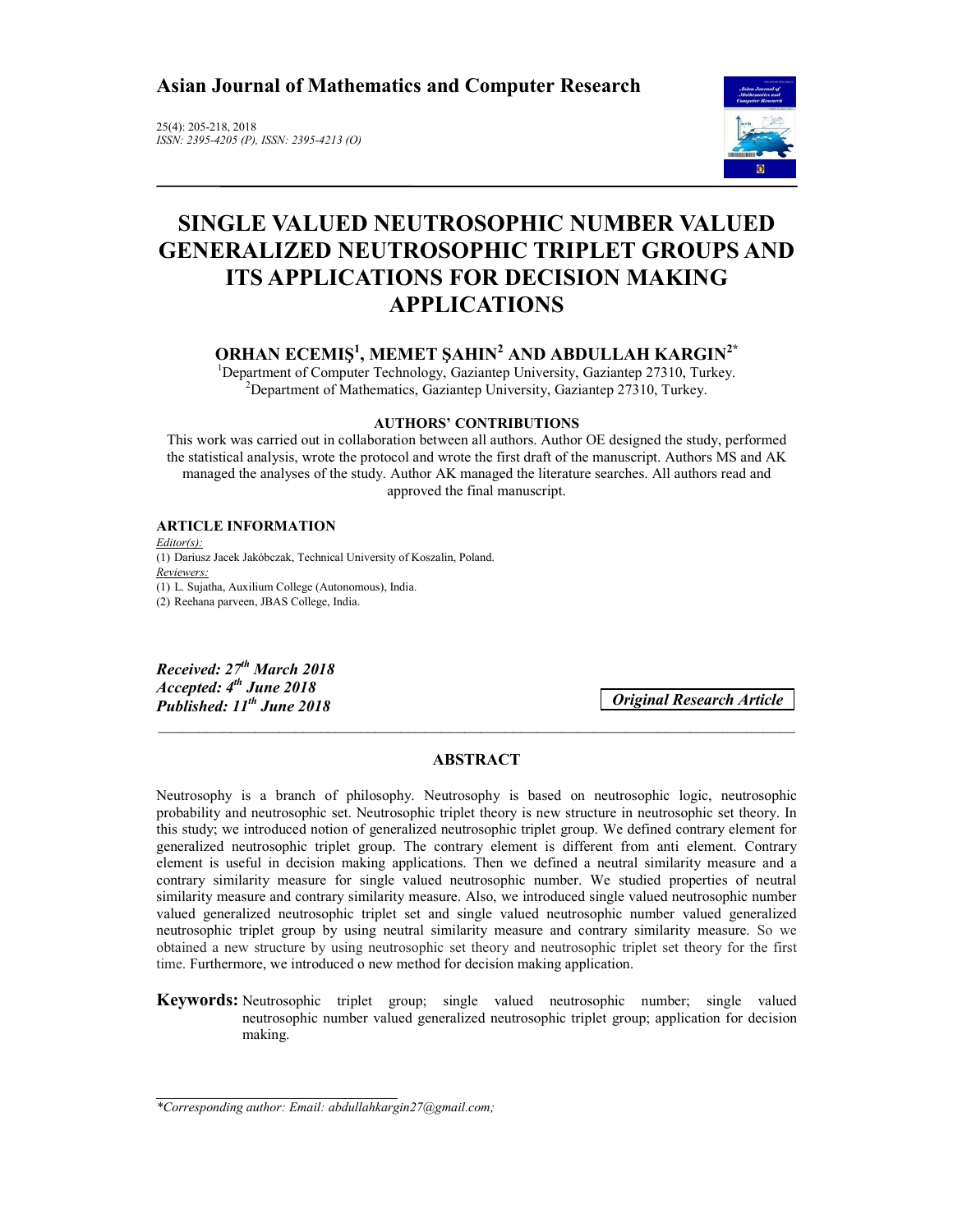# **1 Introduction**

Neutrosophy is a branch of philosophy, firstly introduced by Smarandache in 1980. Neutrosophy is based on neutrosophic logic, probability and set [1]. Neutrosophic logic is a generalized of many logics such as fuzzy logic which is introduced by Zadeh [2] and intuitionistic fuzzy logic which is introduced by Atanassov [3]. Fuzzy set have function of membership, intuitionistic fuzzy set has function of membership and function of non-membership. Thus; they do not explain the indeterminacy states. But neutrosophic set has function of membership, function of indeterminacy and function of non-membership. Also, many researchers have studied concept of neutrosophic theory [4-22]. Recently Olgun and Bal [23] studied the neutrosophic module; Şahin, Olgun and Kılıçman [24] introduced neutrosophic soft lattices; Şahin, Alkhazaleh and Uluçay [25] studied neutrosophic soft expert set; Şahin, Olgun, Uluçay, Kargın and Smarandache [26] introduced centroid single valued neutrosophic number and its applications; Ji, Zhang and Wang [27] studied multi – valued neutrosophic environments and its application. Also, Smarandache and Ali studied neutrosophic triplet (NT) theory [28] and NT groups [29,30]. A NT has a form  $\langle x, \text{neut}(x), \text{anti}(x)\rangle$ . Where; neut(x) is neutral of "x", anti(x) is opposite of "x". Furthermore, neut(x) is different from the classical unitary element. Also, The NT group is different from the classical group. Recently, Ali, Smarandache and Khan introduced [31] the NT field and NT ring; Smarandache, Şahin and Kargın [32] studied NT G – module; Şahin and Kargın introduced [33] NT metric space, NT vector space and NT normed space; Şahin and Kargin [34] introduced NT inner product.

Many uncertainties and complex situations arise in decision-making applications. It is impossible to come up with these uncertainties and complexities, especially with known numbers. For example, in multi-attribute decision making (MADM), multiple objects are evaluated according to more than one property and there is a choice of the most suitable one. Particularly in multi-attribute group decision making (MAGDM), the most appropriate object selection is made according to the data received from more than one decision maker. Multi - attribute decision making group and multi-attribute decision making problems have been found by many researchers using various methods using intuitionistic fuzzy numbers. For example, Wan and Dong [35] studied trapezoidal intuitionistic fuzzy numbers and application to multi attribute group decision making. Wan, Wang, Li and Dong [36] studied triangular intuitionistic fuzzy numbers and application to multi attribute group decision making. Also, Wang, Smarandache, Zhang and Sunderraman [37] introduced single valued neutrosophic number. Many researchers used various methods using single valued neutrosophic number intuitionistic fuzzy numbers.

In this paper; we introduced generalized neutrosophic triplet group and single valued neutrosophic number valued generalized neutrosophic triplet group. Also, we gave a new similarity measure for single valued neutrosophic number valued generalized neutrosophic triplet groups. Furthermore; we gave a new method for decision making application. In section 2; we give some preliminary results and definition for neutrosophic triplets and similarity measure for single valued neutrosophic numbers. In section 3; generalized neutrosophic triplet set and generalized neutrosophic triplet group are defined. It is show that generalized neutrosophic triplet set and groups are different from the neutrosophic triplet set and groups. In section 4; new similarity measures are given for single valued neutrosophic number and some properties of a these similarity measure are given. In section 5; we defined single valued neutrosophic number valued generalized neutrosophic triplet group and gave a new method for decision making applications. In section 5; conclusions are given.

# **2 Preliminaries**

**Definition 2.1: [30]** Let N be a set together with a binary operation  $*$ . Then, N is called a neutrosophic triplet set if for any a∈ N, there exists a neutral of "a" called neut(a), different from the classical algebraic unitary element, and an opposite of "a" called anti(a), with neut(a) and anti(a) belonging to N, such that:

 $a^*$ neut(a) = neut(a)  $*$  a=a, and  $a^*$ anti $(a)=$ anti $(a)^*$  a=neut $(a)$ .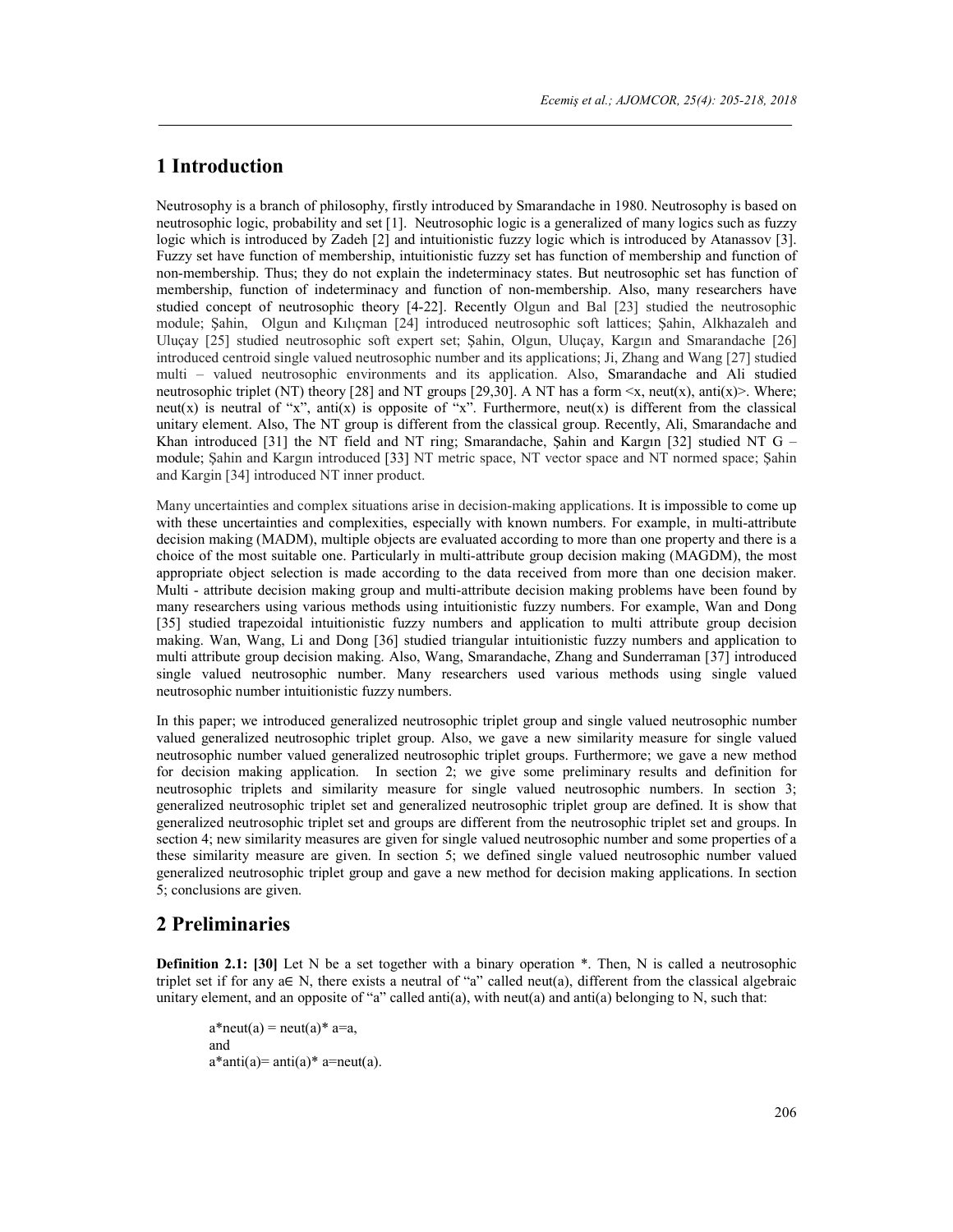**Definition 2.2: [30]** Let  $(N,*)$  be a neutrosophic triplet set. Then, N is called a neutrosophic triplet group, if the following conditions are satisfied.

- 1) If  $(N,*)$  is well-defined, i.e. for any a,  $b \in N$ , one has  $a^*b \in N$ .
- 2) If  $(N,*)$  is associative, i.e.  $(a*b)*c = a*(b*c)$  for all a, b,  $c \in N$ .

**Definition 2.3: [37]** Let U be an universe of discourse then the single valued neutrosophic set A is on object having the form  $A = \{ (x : T_{A(x)}, I_{A(x)}, F_{A(x)}) : x \in U \}$  where the functions  $T, I, F: U \to [0,1]$  respectively the degree of membership, the degree of indeterminacy and degree of non-membership of the element x∈U to the set A with the condition.

$$
0 \leq T_{A(x)} + I_{A(x)} + F_{A(x)} \leq 3
$$

For convenience, we can simply use  $x = (T, I, F)$  to represent an element x in single valued neutrosophic numbers and the element x can be called a single valued neutrosophic number.

# **3 Generalized Neutrosophic Triplet Groups**

**Definition 3.1:** Let N be a neutrosophic triplet set together with a binary operation \* and a, b ∈ N,  $N_a \subset N$ ,  $A_a \subset N$ . Then;

- a)  $N_a$  is called neutrals set of "a" such that  $N_a = \{b : b = \text{neut}(a)\}\$ .<br>  $b)$   $A_a$  is called anties set of "a" such that  $A_a = \{b : b = \text{anti}(a)\}\$ .
- $A_a$  is called anties set of "a" such that  $A_a = \{b : b = \text{anti}(a)\}.$

**Example 3.2:** Let  $X = \{1, 2, 3\}$  be a set and  $P(X)$  is set of all subset of X. Then,  $(P(X), U)$  is a neutrosophic triplet set. Where, A = neut(A) and B = anti(A) for A⊇B; A, B  $\in$  P(X). Also, from definition 3.1; neutrals set of A is  $N_A = \{A\}$  and anties of A is  $A_A = \{B: A \supseteq B\}$ .

**Definition 3.3:** Let N be a neutrosophic triplet set together with a binary operation  $^*$ ,  $N_a$  be neutrals set of a,  $A_a$  be anties set of a and a ∈ N. If there exists an element b ∈ N such that a\*b =b\*a ∈ N\( $N_a \cup A_a$ ), then b is called contrary element of "a" and it is shown that  $b = con(a)$ .

**Example 3.4:** From example 3.2; (P(X), ∪) is a neutrosophic triplet set such that  $A = \text{neut}(A)$  and  $B =$ anti(A) for A⊇B; A, B  $\in$  P(X). Also, neutrals set of A is  $N_A = \{A\}$  and anties of A is  $A_A = \{B: A \supseteq B\}$ . For A ∈ P(X), con(A)∈ P(X)\(A∪{B}), where A⊇B. Thus; con(A) must be element of P(X)\(A∪{B}) = {C: A'⊇C, A' is complement of A }. Therefore; there exists a con(A) for A  $\in$  P(X). Because {C: A'⊇C, A' is complement of A  $\} \neq \emptyset$  and A ∪ con(A) = con(A) ∪ A. For example; for  $X \in P(X)$ , con(X) = { $\emptyset$ }.

**Definition 3.5:** Let N be a neutrosophic triplet set with a binary operation # and a,  $b \in N$ ,  $C_a \subset N$ . Then;  $N_a$ is called contraries set of "a" such that  $C_a = \{b : b = con(a)\}.$ 

**Example 3.6:** From example 3.4; for  $A \in P(X)$ ,  $C_A = \{C: A \supseteq C, A\}$  is complement of A.

**Definition 3.7:** Let N be a neutrosophic triplet set with binary operation #. Then,  $(N, \#)$  is called generalized neutrosophic triplet group if following conditions are satisfied.

i)  $a#b \in N$ , for  $a, b \in N$ ,

iii) If there exists con(a) for element "a" such that con(a) = b, then there exist least "a" element b  $\in C_A$ such that  $a = con(b)$ .

ii)  $a#a = a$ ,  $a \in N$ .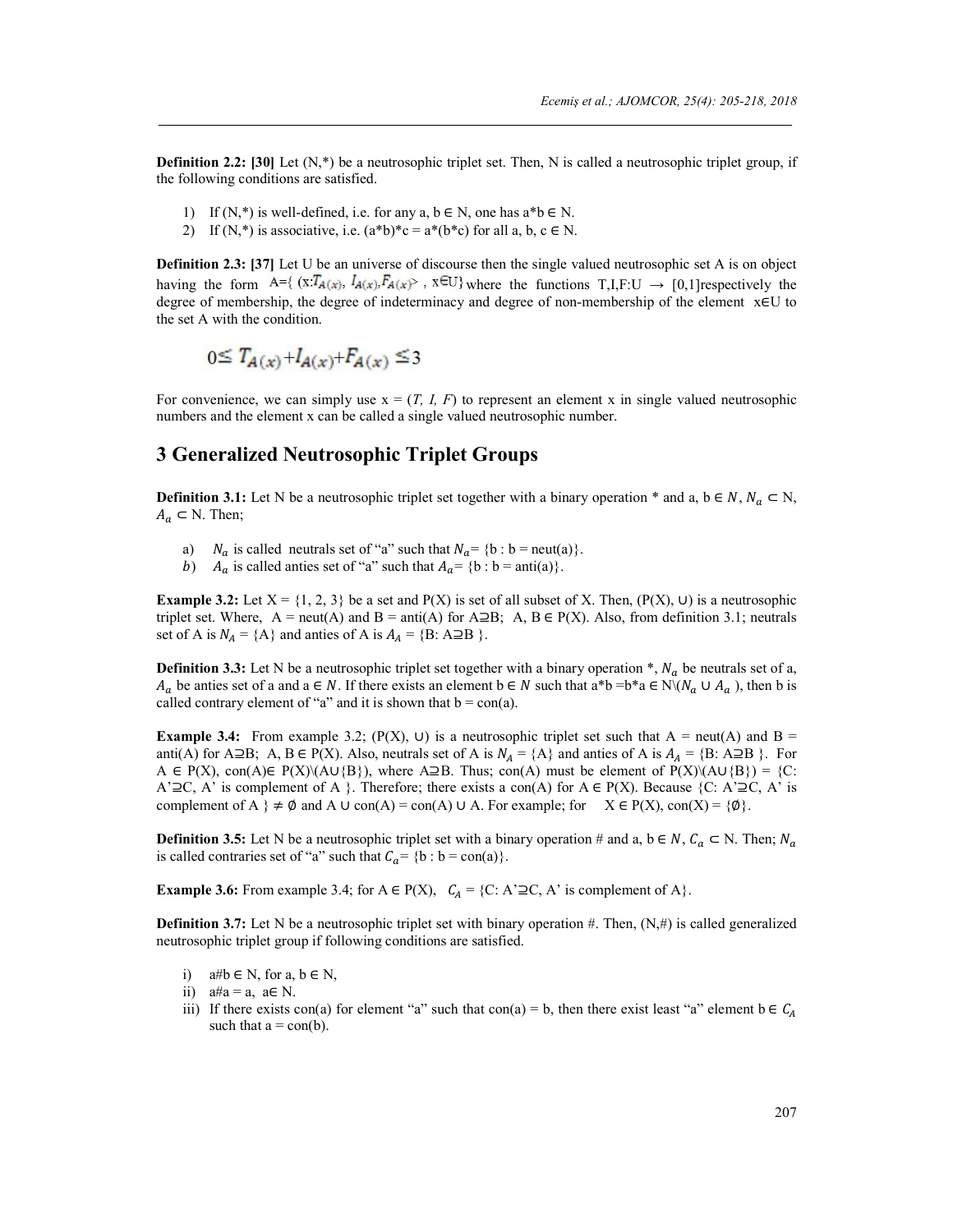If there exists any con(a) for  $a \in N$ , then generalized neutrosophic triplet element is denoted by (a,  $(N_a, N_a)$ )  $(A_a)$ ,  $C_a$ ). If there does not exist con(a) for  $a \in N$ , then generalized neutrosophic triplet element is denoted by  $(a, (N_a, A_a), \theta).$ 

**Example 3.8:** From example 3.2; (P(X), ∪) is a neutrosophic triplet set such that A = neut(A) and B = anti(A) for  $A \supseteq B$ ; A,  $B \in P(X)$ .

- i) It is clear that  $A \cup B \in P(X)$  for  $A, B \in P(X)$
- ii) It is clear that  $A \cup A = A \in P(X)$ .
- ii) From example 3.4; there exists a con(A) for A  $\in$  P(X) and let con(A) = C. From example 3.6;  $C_A$  = {B: A'⊇B, A' is complement of A } and  $C_c = \{D: C' \supseteq D, C'$  is complement of C}. Thus, C ∈ A'⊇B and A ∈ C'⊇D and for C ∈  $C_A$ , there exists A ∈  $C_C$  such that A = con(C). Therefore,  $(P(X), U)$  is a generalized neutrosophic triplet group.

**Corollary 3.9:** Let N be a generalized neutrosophic triplet group with binary operation #.

- i) There exists neut(a) for all  $a \in N$  such that  $a = \text{neut}(a)$ .
- ii) There exists anti(a) for all  $a \in N$  such that  $a = anti(a)$ .
- iii) There don't have to be con(a) for  $a \in N$ .
- vi) If there exists con(a), then a  $\neq$ con(a) for a  $\in$  N.
- v) neut(a) is different from the classical algebraic unitary element.

#### **Proof.**

- i) It is clear that there exists neut(a) for all  $a \in N$  such that  $a = \text{neut}(a)$  since  $a \# a = a$ .
- ii) It is clear that there exists anti(a) for all a∈ N such that a = anti(a) since a#a=a.
- iii) It is clear that there don't have to be con(a) for  $a \in N$  from definition of con(a).
- iv) If there exists con(a), then a  $\neq$ con(a) for a∈ N since a = neut(a) = anti(a) and from definition of con(a) a#a ∉ N $(N_a \cup A_a)$ .
- v) It is clear from definition of generalized neutrosophic triplet group.

**Corollary 3.10:** Generalized neutrosophic triplet group is generally different from neutrosophic triplet group. Actually generalized neutrosophic triplet group is a specific form of neutrosophic triplet group.

**Example 3.11:** Let  $N = \{X, Y, Z, T, K\}$  be set of drugs that a pharmaceutical company prepares for the treatment of various diseases and we show the results obtained by using these drugs together in Table 1.

#### **Table 1. Generalized neutrosophic triplet group with binary operation #**

| #              |                |                | Z                       |   | K            |
|----------------|----------------|----------------|-------------------------|---|--------------|
| $\bar{X}$      | X              | X              | $\overline{\mathbf{v}}$ | K | Z            |
| $\overline{r}$ | X              | v              | $\overline{V}$          | Z | X            |
| Z              | $\overline{r}$ | $\overline{r}$ | Z                       | T | T            |
|                | K              | Z              | T                       | T | $\mathbf{v}$ |
| K              | Z              | X              |                         |   | K            |

Now, we show that  $(N, \#)$  is a generalized neutrosophic triplet group. Where, all A, B, C  $\in N$ ;  $N_A$  is set of neut(A)s;  $C_A$  is set of anti(A)s and  $C_A$  is set of con(A)s.

- i) From Table 1,  $A#B = C \in N$ .
- ii) From Table 1,  $A#A = A$ .
- iii) For element X;  $N_X = \{X, Y\}$ ,  $A_X = \{X, Z\}$  and  $C_X = \{T\}$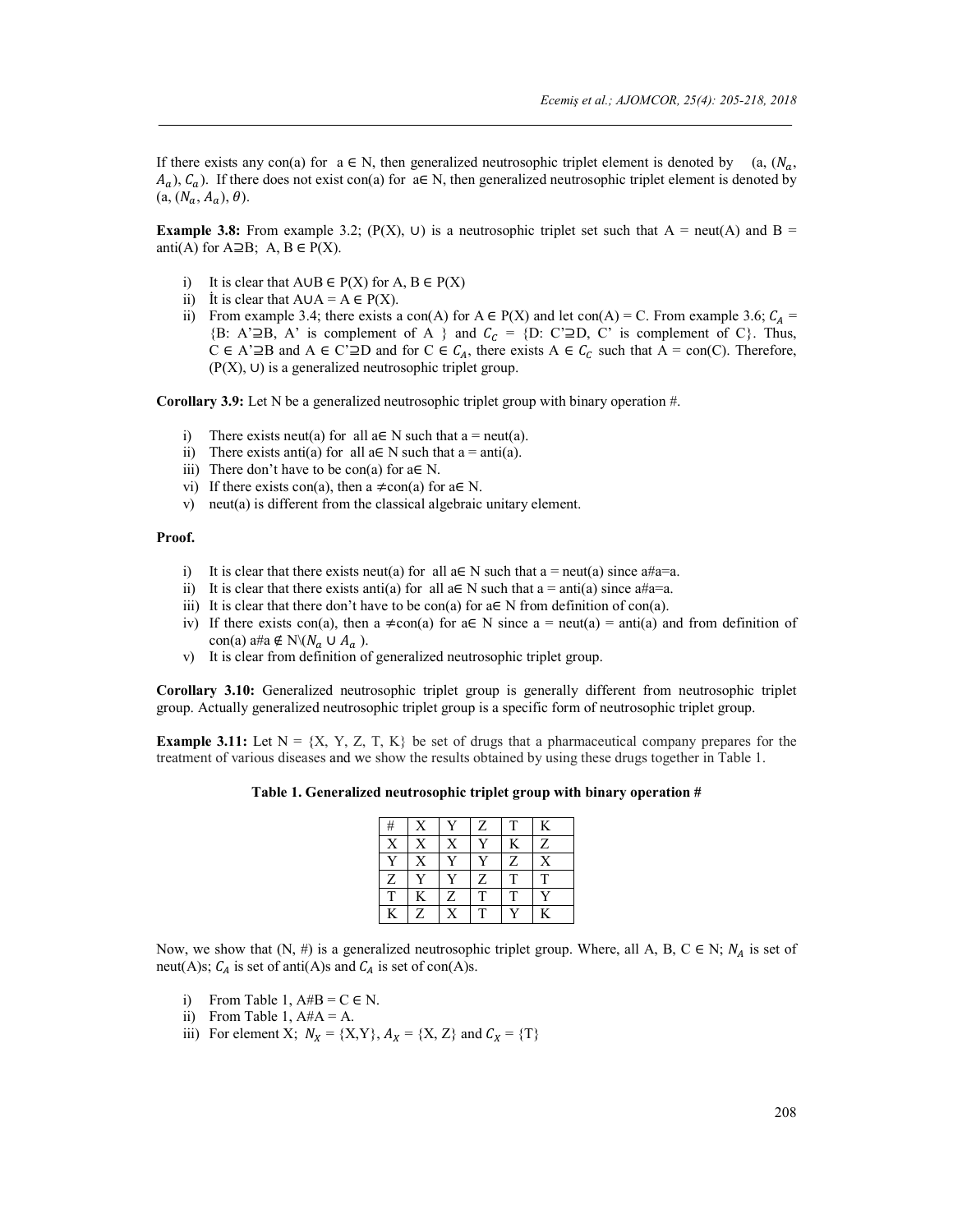For element Y;  $N_Y = \{Y, Z\}$ ,  $A_Y = \{Y, T\}$  and  $C_Y = \{X, K\}$ For element Z;  $N_Z = \{Z\}$ ,  $A_Z = \{Z\}$  and  $C_Z = \{X, Y, T, K\}$ For element T;  $N_T = \{Z, T\}$ ,  $A_T = \{Y, T\}$  and  $C_T = \{X\}$ For element K;  $N_K = \{K\}, A_K = \{K\}$  and  $C_K = \{X, Y, Z, T\}.$ 

```
Where, con(X) = T and con(T) = Xcon(Y)= K and con(K) = Ycon(Z) = K and con(K) = Zcon(T) = X and con(X) = Tcon(K) = Z and con(Z) = K. Thus, (N, \#) is a generalized neutrosophic triplet group.
```
As a result,

for drug X;

Y, Z can be used together with X and T cannot be used together with X.

For drug Y;

Z, T can be used together and X, K cannot be used together.

For drug Z;

nothing can be used together with Z.

For drug T;

Z, Y can be used together and X cannot be used together.

For drug K;

nothing can be used together with K.

Where, we show that groups can be used in decision making problems. However, it is not always possible to give a definite answer in every problem. In other words, groups may not be useful in a problem where there are uncertainties that this is not the definitive result. So we need to define single valued neutrosophic numbers valued group in order to find solutions to the uncertainties. We can also use the similarity measures for single valued neutrosophic numbers to make a more comprehensive and applicable definition. Now we define a new similarity measure for single valued neutrosophic number. Then, we define single valued neutrosophic number valued generalized neutrosophic triplet group.

# **4 Neutral Similarity Measure and Contrary Similarity Measure**

**Definition 4.1:** Let  $A_1 = \langle T_1, I_1, F_1 \rangle$  and  $A_2 = \langle T_2, I_2, F_2 \rangle$  be two single valued neutrosophic numbers. The neutral similarity measure between  $A_1$  and  $A_2$  is

 $S_N(A_1, A_2) = 1-2/3. \ \{ \frac{min\{|\tau_1 - \tau_2|, |\tau_1 - F_2|\} }{max\{|\tau_1 - \tau_2|, |\tau_1 - F_2|\} + 1} + \frac{min\{|\tau_1 - \tau_2|, |\tau_1 - \tau_2|\} }{max\{|\tau_1 - \tau_2|, |\tau_1 - \tau_2|\} + 1} + \frac{min\{|\tau_1 - \tau_2|, |\tau_1 - \tau_2|\} }{max\{|\tau_1 - \tau_2|, |\tau_1 - \tau_2|\} + 1}$ 

**Proposition 4.2:** Let  $S_N$  be a neutral similarity measure for  $A_1$  and  $A_2$  single valued neutrosophic numbers. Then;  $S_N$  is satisfies the following properties.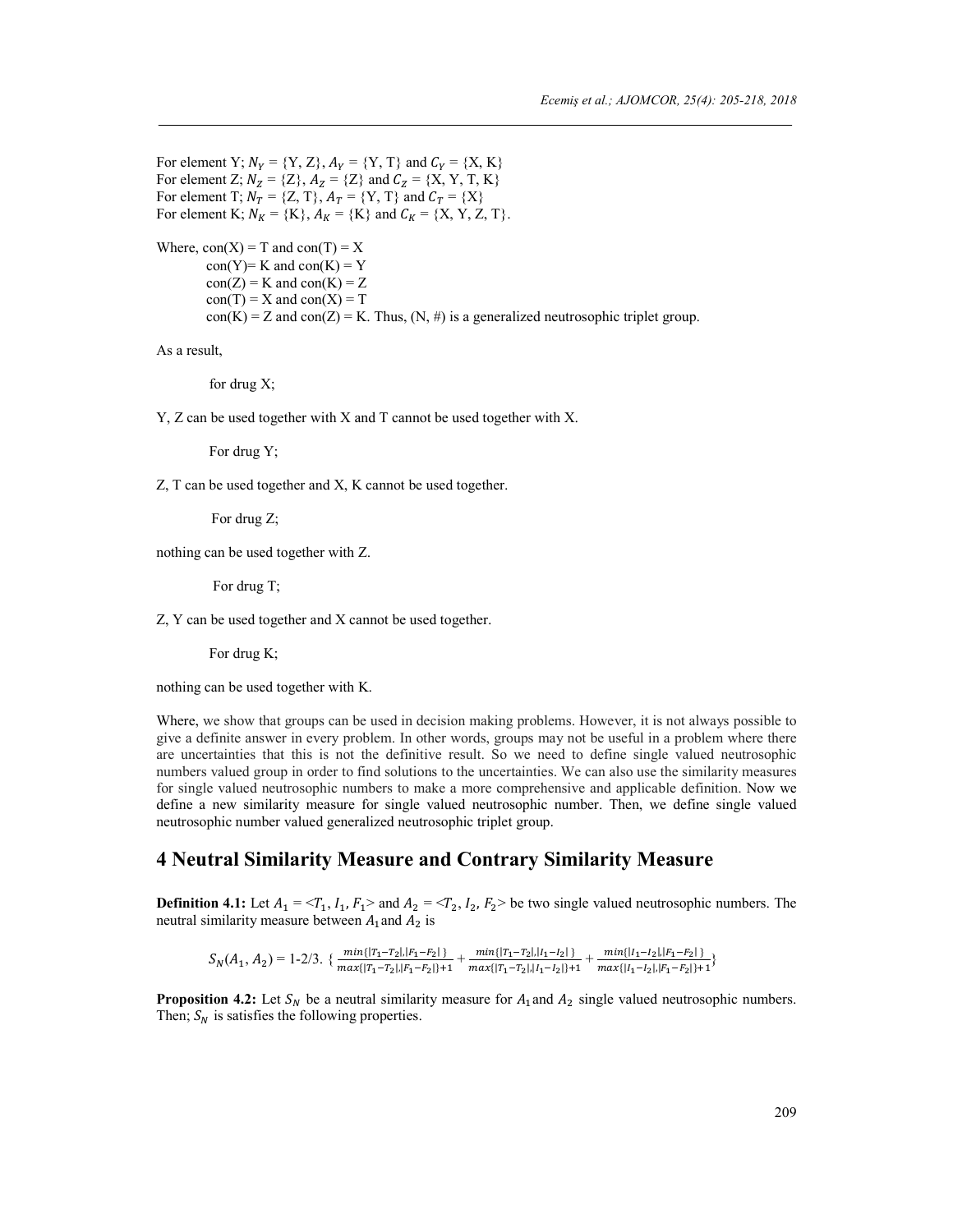i) 0≤  $S_N(A_1, A_2)$  ≤1 ii)  $S_N(A_1, A_2) = S_N(A_2, A_1)$ iii)  $S_N(A_1, A_2) = 1$  if and only if  $A_1 = A_2$ iv) If  $A_1 \le A_2 \le A_3$  then,  $S_N(A_1, A_3) \le S_N(A_2, A_3)$ 

# **Proof:**

i)As  $A_1$  and  $A_1$  are single valued neutrosophic number,

| $\max\{1-2/3.\ \{\frac{min\{ \tau_1-\tau_2 , \tau_1-F_2 \}}{max\{ \tau_1-\tau_2 , \tau_1-F_2 \}+1}+\frac{min\{ \tau_1-\tau_2 , \tau_1-T_2 \}}{max\{ \tau_1-\tau_2 , \tau_1-T_2 \}+1}+\frac{min\{ \tau_1-\tau_2 , \tau_1-F_2 \}}{max\{ \tau_1-\tau_2 , \tau_1-F_2 \}+1}\} = 1$ and                                                                                                               |
|-------------------------------------------------------------------------------------------------------------------------------------------------------------------------------------------------------------------------------------------------------------------------------------------------------------------------------------------------------------------------------------------------|
| $\min\{1-2/3.\ \{\frac{min\{[T_1-T_2],  F_1-F_2 \}+min\{[T_1-T_2],  I_1-I_2 \}+1}{max\{[T_1-T_2],  F_1-F_2 \}+1}+\frac{min\{[T_1-T_2],  I_1-I_2 \}+min\{[I_1-I_2],  F_1-F_2 \}+1}{max\{[I_1-I_2],  F_1-F_2 \}+1}\} = 0.$ Thus;<br>$0 \le S_N(A_1, A_2) \le$                                                                                                                                     |
| ii) $S_N(A_1, A_2) = 1-2/3$ . $\{\frac{\min\{\vert T_1-T_2\vert, \vert F_1-F_2\vert\}}{\max\{\vert T_1-T_2\vert, \vert F_1-F_2\vert\}+1}+\frac{\min\{\vert T_1-T_2\vert, \vert I_1-I_2\vert\}}{\max\{\vert T_1-T_2\vert, \vert I_1-1_2\vert\}+1}+\frac{\min\{\vert I_1-I_2\vert, \vert F_1-F_2\vert\}}{\max\{\vert I_1-I_2\vert, \vert F_1-F_2\vert\}+1}\}$<br>= 1-2/3. $\{\frac{\min\{\vert T$ |
| iii) We suppose that $S_N(A_1, A_2)$ =<br>1-2/3. $\{\frac{min\{ T_1-T_2 , F_1-F_2 \}}{max\{ T_1-T_2 , F_1-F_2 \}+1}+\frac{min\{ T_1-T_2 , I_1-I_2 \}}{max\{ T_1-T_2 , I_1-I_2 \}+1}+\frac{min\{ I_1-I_2 , F_1-F_2 \}}{max\{ I_1-I_2 , F_1-F_2 \}+1}$ = 1. Thus,                                                                                                                                 |
| 2/3. $\{\frac{min\{ T_1-T_2 ,  F_1-F_2 \}}{max\{ T_1-T_2 ,  F_1-F_2 \}+1}+\frac{min\{ T_1-T_2 ,  I_1-I_2 \}}{max\{ T_1-T_2 ,  I_1-I_2 \}+1}+\frac{min\{ I_1-I_2 ,  F_1-F_2 \}}{max\{ I_1-I_2 ,  F_1-F_2 \}+1}\}=0.$ Where,                                                                                                                                                                      |
| $\frac{\min\{ T_1-T_2 , F_1-F_2 \}}{\max\{ T_1-T_2 , F_1-F_2 \}+1}=0,$                                                                                                                                                                                                                                                                                                                          |
| $\frac{min\{ T_1-T_2 ,  I_1-I_2 \}}{max\{ T_1-T_2 ,  I_1-I_2 \}+1} = 0,$                                                                                                                                                                                                                                                                                                                        |
| $\frac{min\{ I_1-I_2 ,  F_1-F_2 \}}{max\{ I_1-I_2 ,  F_2-F_2 \}+1} = 0$ . Thus,                                                                                                                                                                                                                                                                                                                 |
| $min\{ T_1-T_2 ,  F_1-F_2 \}=0$                                                                                                                                                                                                                                                                                                                                                                 |
| $min{  T_1 - T_2 ,  I_1 - I_2  } = 0$                                                                                                                                                                                                                                                                                                                                                           |
| $min\{ I_1 - I_2 ,  F_1 - F_2 \} = 0$ . Where,                                                                                                                                                                                                                                                                                                                                                  |
| $ T_1 - T_2  = 0$ $ F_1 - F_2  = 0$ $ I_1 - I_2  = 0$ and $T_1 = T_2$ , $F_1 = F_2$ , $I_1 = I_2$ . Therefore, $A_1 = A_2$ .                                                                                                                                                                                                                                                                    |
| Now we suppose that $A_1 = A_2$ . It is clear that $S_N(A_1, A_2) = 1$ .                                                                                                                                                                                                                                                                                                                        |
| iv) We suppose that $A_1 \leq A_2 \leq A_3$ . Thus,                                                                                                                                                                                                                                                                                                                                             |
| $T_1 \le T_2 \le T_3$ , $I_1 \ge I_2 \ge I_3$ , $F_1 \ge F_2 \ge F_3$ . Where,                                                                                                                                                                                                                                                                                                                  |
|                                                                                                                                                                                                                                                                                                                                                                                                 |

 ${\frac{min\{|\mathit{T}_1-\mathit{T}_3|,|\mathit{F}_1-\mathit{F}_3|\}}{max\{|\mathit{T}_1-\mathit{T}_3|,|\mathit{F}_1-\mathit{F}_3|\}+1}} \geq {\frac{min\{|\mathit{T}_2-\mathit{T}_3|,|\mathit{F}_2-\mathit{F}_3|\}}{max\{|\mathit{T}_2-\mathit{T}_3|,|\mathit{F}_2-\mathit{F}_3|\}+1}}$ 

 $\frac{\min\{|T_1-T_3|,|I_1-I_3|\}}{\max\{|T_1-T_3|,|I_1-I_3|\}+1} \ge \frac{\min\{|T_2-T_3|,|I_2-I_3|\}}{\max\{|T_2-T_3|,|I_2-I_3|\}+1}$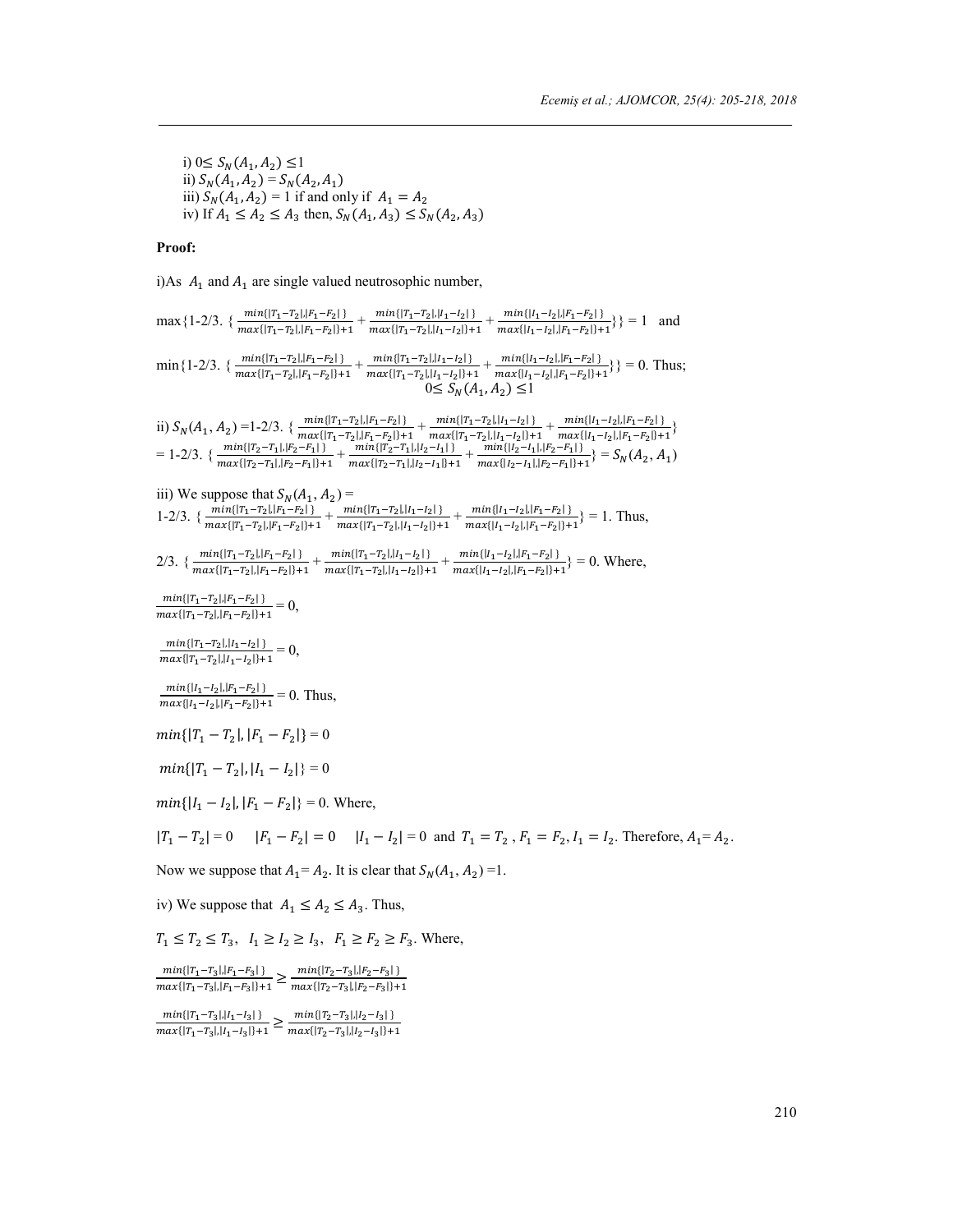$$
\frac{\min\{|F_1 - F_3|, |I_1 - I_3|\}}{\max\{|F_1 - F_3|, |I_1 - I_3|\} + 1} \ge \frac{\min\{|F_2 - F_3|, |I_2 - I_3|\}}{\max\{|F_2 - F_3|, |I_2 - I_3|\} + 1}.
$$
 Thus,  
1-2/3. 
$$
\left\{\frac{\min\{|T_1 - T_3|, |F_1 - F_3|\}}{\max\{|T_1 - T_3|, |F_1 - F_3|\} + 1} + \frac{\min\{|T_1 - T_3|, |I_1 - I_3|\}}{\max\{|T_1 - T_3|, |I_1 - I_3|\} + 1} + \frac{\min\{|I_1 - I_3|, |F_1 - F_3|\}}{\max\{|I_1 - I_3|, |F_1 - F_3|\} + 1}\right\} \le
$$
  
1-2/3. 
$$
\left\{\frac{\min\{|T_2 - T_3|, |F_2 - F_3|\}}{\max\{|T_2 - T_3|, |F_2 - F_3|\} + 1} + \frac{\min\{|T_2 - T_3|, |I_2 - I_3|\}}{\max\{|T_2 - T_3|, |I_2 - I_3|\} + 1} + \frac{\min\{|I_2 - I_3|, |F_2 - F_3|\} + 1}{\max\{|I_2 - I_3|, |F_2 - F_3|\} + 1}\right\}.
$$
 Therefore,

$$
S_N(A_1, A_3) \le S_N(A_2, A_3).
$$

**Definition 4.3:** Let  $A_1 = \langle T_1, I_1, F_1 \rangle$  and  $A_2 = \langle T_2, I_2, F_2 \rangle$  be two single valued neutrosophic numbers. The contrary similarity measure between  $A_1$  and  $A_2$  is

$$
S_C=2/3.\ \{\frac{min\{|\textbf{T}_1-\textbf{T}_2|,|\textbf{F}_1-\textbf{F}_2|\}}{max\{|\textbf{T}_1-\textbf{T}_2|,|\textbf{F}_1-\textbf{F}_2|\}+1}+\frac{min\{|\textbf{T}_1-\textbf{T}_2|,|\textbf{I}_1-\textbf{I}_2|\}}{max\{|\textbf{T}_1-\textbf{T}_2|,|\textbf{I}_1-\textbf{I}_2|\}+1}+\frac{min\{|\textbf{I}_1-\textbf{I}_2|,|\textbf{F}_1-\textbf{F}_2|\}}{max\{|\textbf{I}_1-\textbf{I}_2|,|\textbf{F}_1-\textbf{F}_2|\}+1}\}
$$

**Proposition 4.4:** Let  $S_c$  be a contrary similarity measure for  $A_1$  and  $A_2$  single valued neutrosophic numbers. Then;  $S_c$  is satisfies the following properties.

i)  $0 \le S_C(A_1, A_2) \le 1$ ii)  $S_c(A_1, A_2) = S_c(A_2, A_1)$ iii)  $S_c(A_1, A_2) = 0$  if and only if  $A_1 = A_2$ iv) If  $A_1 \le A_2 \le A_3$  then,  $S_N(A_1, A_2) \ge S_N(A_2, A_3)$ 

#### **Proof:**

i) As  $A_1$  and  $A_2$  are single valued neutrosophic number,

max{2/3. { 
$$
\frac{\min\{|T_1-T_2|, |F_1-F_2|\}}{\max\{|T_1-T_2|, |F_1-F_2|\}+1} + \frac{\min\{|T_1-T_2|, |I_1-I_2|\}}{\max\{|T_1-T_2|, |F_1-T_2|, |F_1-T_2|, |I_1-I_2|\}+1} + \frac{\min\{|I_1-I_2|, |F_1-T_2|, |F_1-F_2|\}}{\max\{|I_1-I_2|, |F_1-F_2|\}+1} + \frac{\min\{|I_1-I_2|, |F_1-I_2|, |F_1-F_2|\}}{\max\{|I_1-I_2|, |F_1-T_2|, |F_1-T_2|, |I_1-I_2|\}+1} + \frac{\min\{|I_1-I_2|, |F_1-F_2|, |F_1-P_2|, |F_1-P_2|, |F_1-P_2|, |F_1-P_2|, |F_1-P_2|, |F_1-P_2|, |F_1-P_2|, |F_1-P_2|, |F_1-P_2|, |F_1-P_2|, |F_1-P_2|, |F_1-P_2|, |F_1-P_2|, |F_1-P_2|, |F_1-P_2|, |F_1-P_2|, |F_1-P_2|, |F_1-P_2|, |F_1-P_2|, |F_1-P_2|, |F_1-P_2|, |F_1-P_2|, |F_1-P_2|, |F_1-P_2|, |F_1-P_2|, |F_1-P_2|, |F_1-P_2|, |F_1-P_2|, |F_1-P_2|, |F_1-P_2|, |F_1-P_2|, |F_1-P_2|, |F_1-P_2|, |F_1-P_2|, |F_1-P_2|, |F_1-P_2|, |F_1-P_2|, |F_1-P_2|, |F_1-P_2|, |F_1-P_2|, |F_1-P_2|, |F_1-P_2|, |F_1-P_2|, |F_1-P_2|, |F_1-P_2|, |F_1-P_2|, |F_1-P_2|, |F_1-P_2|, |F_1-P_2|, |F_1-P_2|, |F_1-P_2|, |F_1-P_2|, |F_1-P_2|, |F_1-P_2|, |
$$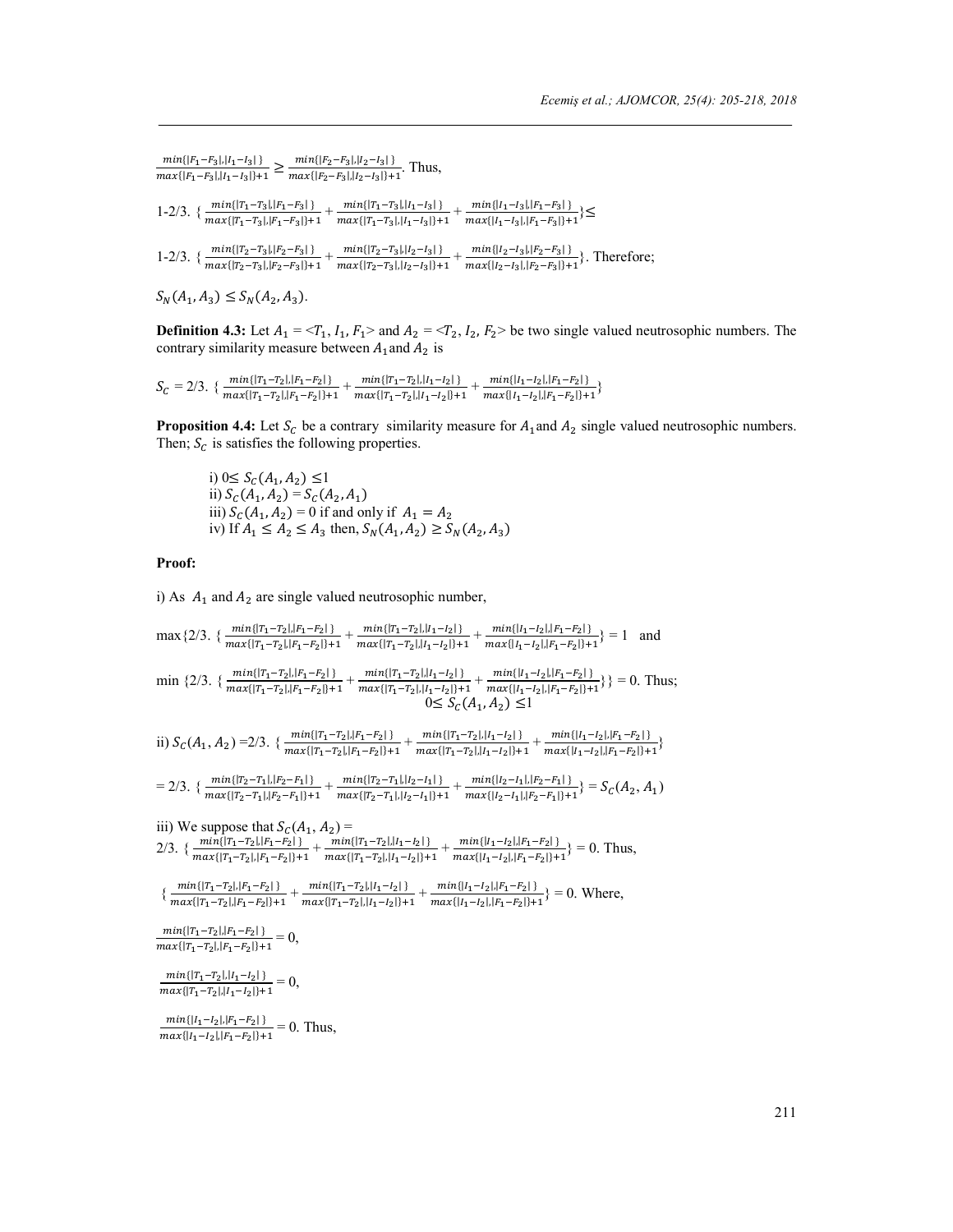$min\{|T_1 - T_2|, |F_1 - F_2|\} = 0$  $min\{|T_1 - T_2|, |I_1 - I_2|\} = 0$  $min\{|I_1 - I_2|, |F_1 - F_2|\} = 0$ . Where,  $|T_1 - T_2| = 0$   $|F_1 - F_2| = 0$   $|I_1 - I_2| = 0$  and  $T_1 = T_2$ ,  $F_1 = F_2$ ,  $I_1 = I_2$ . Therefore,  $A_1 = A_2$ . Now we suppose that  $A_1 = A_2$ . It is clear that  $S_c(A_1, A_2) = 0$ . iv) We suppose that  $A_1 \leq A_2 \leq A_3$ . Thus,  $T_1 \leq T_2 \leq T_3$ ,  $I_1 \geq I_2 \geq I_3$ ,  $F_1 \geq F_2 \geq F_3$ . Where,  ${\frac{min\{|\mathit{T}_1-\mathit{T}_3|,|\mathit{F}_1-\mathit{F}_3|\}}{max\{|\mathit{T}_1-\mathit{T}_3|,|\mathit{F}_1-\mathit{F}_3|\}+1}} \geq {\frac{min\{|\mathit{T}_2-\mathit{T}_3|,|\mathit{F}_2-\mathit{F}_3|\}}{max\{|\mathit{T}_2-\mathit{T}_3|,|\mathit{F}_2-\mathit{F}_3|\}+1}}$  $\frac{\min\{|T_1-T_3|,|I_1-I_3|\}}{\max\{|T_1-T_3|,|I_1-I_3|\}+1} \ge \frac{\min\{|T_2-T_3|,|I_2-I_3|\}}{\max\{|T_2-T_3|,|I_2-I_3|\}+1}$  $\frac{min\{|F_1-F_3|, |I_1-I_3|\}}{max\{|F_1-F_3|, |I_1-I_3|\}+1} \ge \frac{min\{|F_2-F_3|, |I_2-I_3|\}}{max\{|F_2-F_3|, |I_2-I_3|\}+1}.$  Thus, 2/3. { $\frac{min\{[T_1-T_3], [F_1-F_3]\}}{max\{[T_1-T_3], [F_1-F_3]\} + 1} + \frac{min\{[T_1-T_3], [I_1-I_3]\}}{max\{[T_1-T_3], [I_1-I_3]\} + 1} + \frac{min\{[I_1-I_3], [F_1-F_3]\}}{max\{[I_1-I_3], [F_1-F_3]\} + 1}$ 2/3. { $\frac{min\{[T_2-T_3], [F_2-F_3]\}}{max\{[T_2-T_3], [F_2-F_3]\} + 1} + \frac{min\{[T_2-T_3], [I_2-I_3]\} + 1}{max\{[T_2-T_3], [I_2-I_3]\} + 1} + \frac{min\{[I_2-I_3], [F_2-F_3]\} + 1}{max\{[I_2-I_3], [F_2-F_3]\} + 1}$ . Therefore;  $S_C(A_1, A_3) \geq S_C(A_2, A_3).$ 

# **5 Single Valued Neutrosophic Number Valued Generalized Neutrosophic Triplet Group and Its Application**

Now we define the single valued neutrosophic number valued generalized neutrosophic triplet set and single valued neutrosophic number valued generalized neutrosophic triplet group using the neural similarity measure and contrary similarity measure in section 4.

**Definition 5.1:** Let N be a set of single valued neutrosophic numbers,  $*$  be a binary operation,  $S_N$  be a neutral similarity measure and  $S_c$  be a contrary similarity measure. Then,  $(N, \alpha^{\beta,*})$  is called single valued neutrosophic number valued generalized neutrosophic triplet set if following conditions are satisfied. Where,  $\alpha, \beta \in [0,1].$ 

i)  $x^*x = x$ , for  $x \in N$ . ii) there exists neut(x) for  $x \in N$  such that

$$
neut(x) = \begin{cases} y, & x \neq y = y \cdot x = x \\ z, & x \neq z = z \cdot x = t \neq x \text{ and } S_N(x, t) \geq \alpha \end{cases}
$$

iii) there exists anti(x) for  $x \in N$  such that

$$
anti(x) = \begin{cases} k, & x * k = k * x = y \\ m, & x * k = k * x = m \neq y \text{ and } S_N(x, m) \geq \beta \end{cases}
$$

Where,  $y = \text{neut}(x)$  from ii).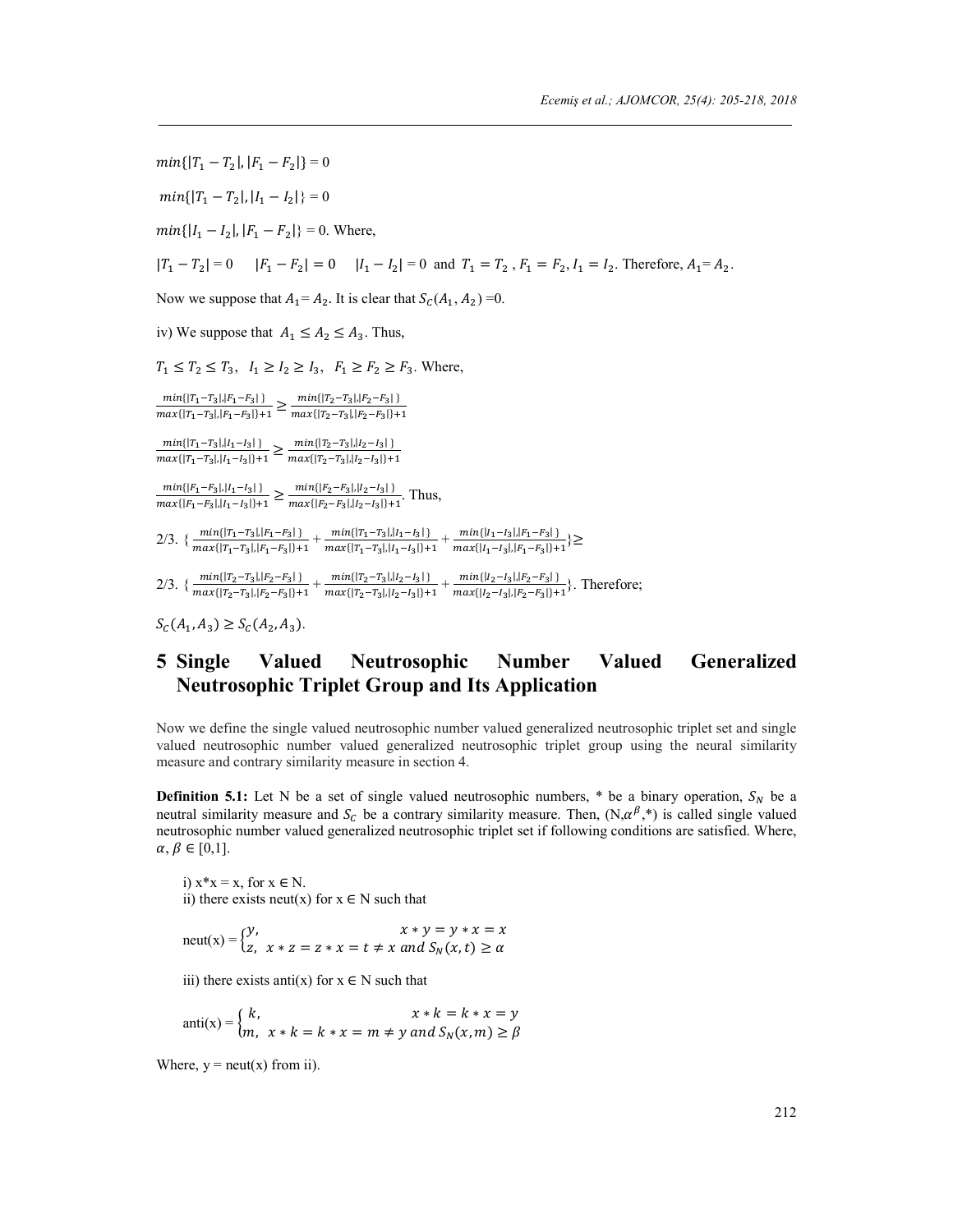**Definition 5.2:** Let  $(N, \alpha^{\beta}, *)$  be a single valued neutrosophic number valued generalized neutrosophic triplet set and  $S_c$  is contrary similarity measure. For  $x \in N$ , if there exists a element  $n \in N$  such that

$$
n = \begin{cases} p, & x \neq p = p \cdot x \in N \setminus (N_x \cup A_x) \\ s, & x \neq p = p \cdot x = s \notin N \setminus (N_x \cup A_x) \text{ and } S_c(x, s) \geq 1 - \beta \end{cases}
$$

then n is called contrary of x and it is shown that con(x) = n. Where,  $N_x$  is set of neut(x) and  $A_x$  is set of  $anti(x)$ .

**Definition 5.3:** Let  $(N, \alpha^{\beta}, *)$  be a single valued neutrosophic number valued generalized neutrosophic triplet set. Then  $(N,\alpha^{\beta},*)$  is called single valued neutrosophic number valued generalized neutrosophic triplet group if following conditions are satisfied.

- i)  $x^*y$  is a single valued neutrosophic number for  $x, y \in N$ .
- ii) If there exists con(x) for element "a" such that  $con(x) = y$ , then there exist least "a" element such that  $x = con(y)$ .

**Corollary 5.4:** It is clear that single valued neutrosophic number valued generalized neutrosophic triplet group is generally different from neutrosophic triplet group.

**Example 5.5:** Let  $N = \{X, Y, Z, T, K\}$  be set of drugs that a pharmaceutical company prepares for the treatment of various diseases. We show the effect of drugs on diseases with single valued neutrosophic number such that

 $X = 0.8, 0.3, 0.2$  $Y = 0.6, 0.2, 0.4>$  $Z = 0.7, 0.4, 0.1>$  $T = 0.9, 0.2, 0.1$  $K = 0.7, 0.1, 0.3$ 

Also, we show the results obtained by using these drugs together in Table 2.

| #                | $X = 0.8, 0.3$           | $Y = 0.6, 0.2$       | $Z = 0.7, 0.4$    | $T = 0.9, 0.2,$   | $K = 0.7, 0.1,$   |
|------------------|--------------------------|----------------------|-------------------|-------------------|-------------------|
|                  | 0.2>                     | 0.4>                 | 0.1               | 0.1               | 0.3>              |
| $X = 0.8, 0.3$   | $XX = 0.8, 0.3$          | $XY = 0.9, 0.1$ ,    | $XZ = 0.5, 0.5,$  | $XT = 0.7, 0.4$   | $XK = 0.8, 0.1$ , |
| 0.2              | 0.2>                     | 0.1                  | 03>               | 0.3>              | 0.2               |
| $Y = 0.6, 0.2$   | $YX = 0.9, 0.1$ ,        | $YY = 0.6, 0.2$      | $YZ = 0.3, 0.6$ , | $YT = 0.7, 0.3$ , | $YK = 0.9, 0.2$   |
| 0.4              | 0.1>                     | 0.4>                 | 0.2               | 0.3>              | 0.2               |
| $Z = 0.7, 0.4$   | $ZX = 0.5, 0.5$          | $ZY=<0.3, 0.6$ ,     | $ZZ = 0.7, 0.4$   | $ZT = 0.3$ , 0.8, | $ZK = 0.9, 0.1$ , |
| 0.1              | 03>                      | 0.2                  | 0.1               | 0.2               | 0.0               |
| $T = 0.9, 0.2$   | $TX = 0.7, 0.4$          | $TY=<0.7, 0.3$ .     | $TZ=<0.3, 0.8$    | $TT = 0.9, 0.2$   | $TK = 0.8.0.1$ .  |
| 0.1              | 03>                      | 03>                  | 0.2               | 0.1               | 0.1               |
| $K = 0.7, 0.1$ , | $\text{KX} = 0.8, 0.1$ . | $KY=\leq 0.9, 0.2$ , | $KZ = 0.9, 0.1$ , | $KT = 0.801$ .    | $KK = 0.7.01$ .   |
| 0.3>             | 0.2                      | 0.2                  | 0.0               | 0.1               | 0.3>              |

Table 2. Results obtained by using drugs together  $(AA= A#A, A \in N)$ 

We show that  $({X, Y, Z, T, K}, 0.82^{0.8}, 4)$  is a single valued neutrosophic number valued generalized neutrosophic triplet group.

- i) From Table 2, A#B is a single valued neutrosophic number for A,  $B \in N$ .
- ii) Firstly, we show the results obtained by using  $S_N$  neutral similarity measure and  $S_C$  contrary similarity measure for drugs.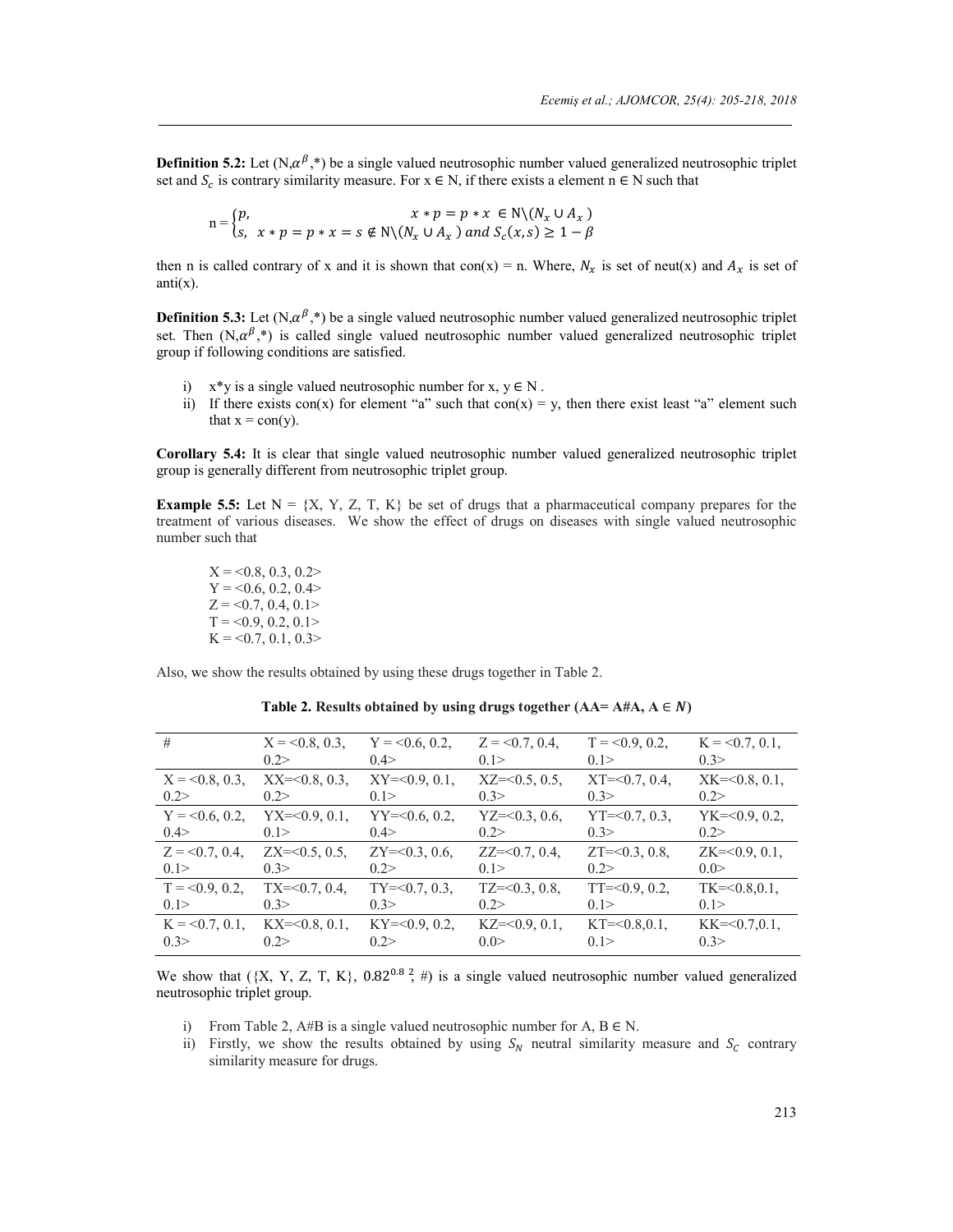|     | . | --- | --- |  |
|-----|---|-----|-----|--|
| . . |   |     |     |  |

#### Table 3. Results obtained by using  $S_N$  for drug X.

Table 4. Results obtained by using  $S_c$  for drug X.

|     | ---- | ---- | --- | --- |
|-----|------|------|-----|-----|
| . . |      |      |     |     |

From Table 3, set of neutral for  $X \rightarrow N_X = \{X, Y, K\}$ 

From Table 4, set of contrary for  $X \rightarrow C_X = \{Z, T\}$ 

### Table 5. Results obtained by using  $S_N$  for drug Y.

|     | - -- | _ __ | $T$ , $T$ and $T$ | <b>State State</b> |  |
|-----|------|------|-------------------|--------------------|--|
| - - |      |      |                   |                    |  |

### Table 6. Results obtained by using  $S_c$  for drug Y

|  | . . |  |  |
|--|-----|--|--|
|  |     |  |  |

From Table 5, set of neutral for Y  $\rightarrow$   $N_Y = \{Y, K\}$ 

From Table 6, set of contrary for  $Y \rightarrow C_Y = \{X, Z, T\}$ 

### Table 7. Results obtained by using  $S_N$  for drug Z.

| $- -$ | __ |  |  |
|-------|----|--|--|
|       |    |  |  |

# Table 8. Results obtained by using  $S_c$  for drug Z.

|   | __ |  |  |
|---|----|--|--|
| - |    |  |  |

From Table 7, set of neutral for  $Z \rightarrow N_Z = \{Z\}$ 

From Table 8, set of contrary for Z  $\rightarrow$   $C_Z = \{X, Y, T, K\}$ 

### Table 9. Results obtained by using  $S_N$  for drug T.

|   | <b>CONTRACT</b> | ╌ | ___ |
|---|-----------------|---|-----|
| œ |                 |   |     |

### Table 10. Results obtained by using  $S_c$  for drug T.

|   | __ |  |   |  |
|---|----|--|---|--|
| ÷ |    |  | u |  |

From Table 9, set of neutral for T  $\rightarrow$   $N_T = \{K, T\}$ 

From Table 10, set of contrary for T  $\rightarrow$   $C_T = \{X, Y, Z\}$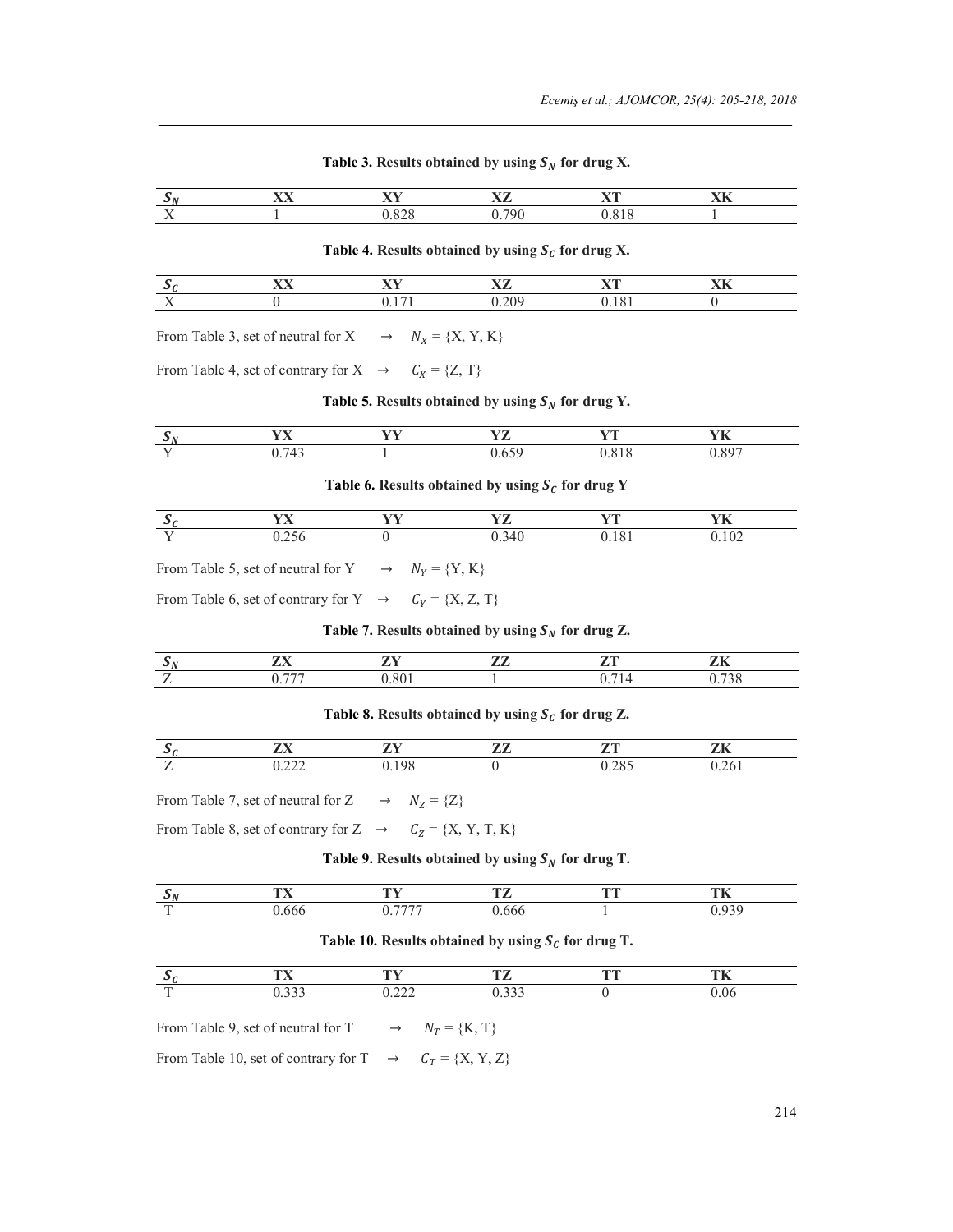|                                  | --- | --- | $-$ | ___ | ----<br>. |  |
|----------------------------------|-----|-----|-----|-----|-----------|--|
| $ -$<br>$\overline{\phantom{a}}$ |     |     |     |     |           |  |

#### **Table 11. Results obtained by using**  $S_N$  **for drug K**

#### **Table 12. Results obtained by using**  $S_c$  **for drug K**

|     | --- | --- |  | --- |  |
|-----|-----|-----|--|-----|--|
| . . |     |     |  |     |  |

From Table 11, set of neutral for K  $\rightarrow$   $N_K = \{X, Y, Z, T, K\}$ 

From Table 12, set of contrary for K  $\rightarrow$   $C_K = \{\}$ 

Where,  $con(X) = T$  and  $con(T) = X$  $con(X)$  = Z and  $con(Z)$  = X  $con(Y) = T$  and  $con(T) = Y$ con(Y) = Z and con(Z) = Y. Thus, ({X, Y, Z, T, K},  $0.82^{0.8}$   $\frac{2}{7}$  #) is a single valued neutrosophic number valued generalized neutrosophic triplet group.

As a result,

 For drug X; Y can be used together with X T, Z cannot be used together with X. For drug Y; K can be used together with Y X, Z, T cannot be used together with Y. For drug Z; nothing can be used together with Z. For drug T; K can be used together with T X, Y, Z cannot be used together with T. For drug K; X, Y, Z, T can be used together with K.

# **6 Conclusion**

In this study we have generalized the neutrosophic triplet groups. Thus, we have added a new structure to the neutrosophic triplet theory, a new and special algebraic structure. We also defined new similarity measures for single valued neutrosophic numbers. Using these measures we have come up with a new solution to decision-making applications by using an algebraic structure, the neutrosophic triplet group together with single valued neutrosophic numbers. Therefore, we obtained a new structure by using neutrosophic set theory and neutrosophic triplet set theory for the first time. In addition, new solutions can be presented to many decision making applications using different similarity measures and using different neutrosophic numbers as in this study.

# **Competing Interests**

Authors have declared that no competing interests exist.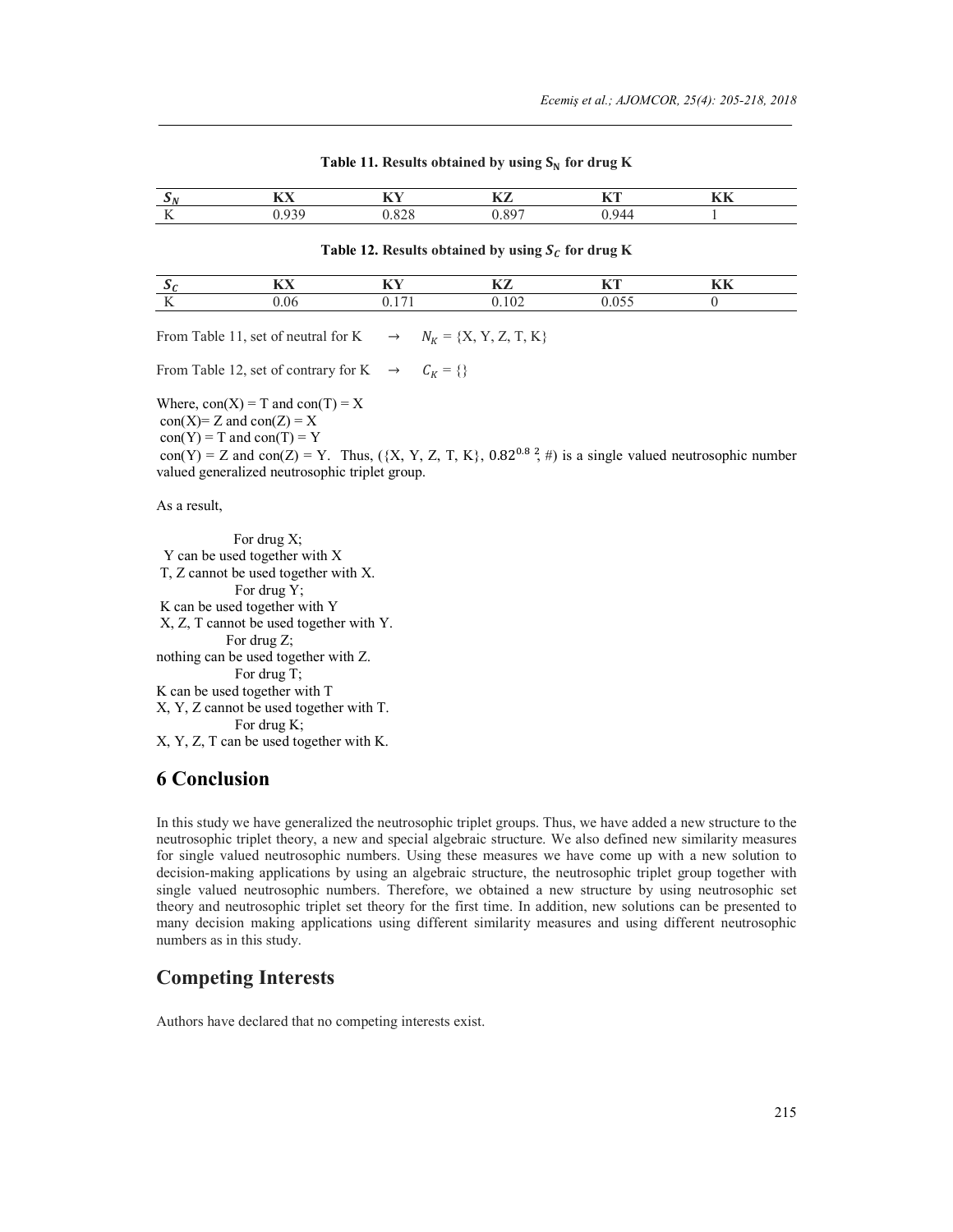# **References**

- [1] Smarandache F. Neutrosophy: Neutrosophic Probability, Set and Logic. ProQuest Information & Learning. Ann Arbor, MI, USA. 1998;105.
- [2] Zadeh LA. Fuzzy sets. Information and Control. 1965;8(3):338-353.
- [3] Atanassov TK. Intuitionistic fuzzy sets. Fuzzy Sets Syst. 1986;20:87–96.
- [4] Kandasamy WBV, Smarandache F. Basic neutrosophic algebraic structures and their applications to fuzzy and neutrosophic models. Hexis, Frontigan, French. 2004;149.
- [5] Kandasamy WBV, Smarandache F. Some neutrosophic algebraic structures and neutrosophic nalgebraic structures. Hexis, Phoenix, AZ, USA. 2006;209.
- [6] Broumi S, Bakali A, Talea M, Smarandache F, and Vladareanu L. Computation of shortest path problem in a network with SV-Trapezoidal neutrosophic numbers. Proceedings of the 2016 International Conference on Advanced Mechatronic Systems, Melbourne, Australia. 2016;417-422.
- [7] Broumi S, Bakali A, Talea M, Smarandache F, Vladareanu L. Applying Dijkstra Algorithm for Solving Neutrosophic Shortest Path Problem, Proceedings of the 2016 International Conference on Advanced Mechatronic Systems, Melbourne, Australia. 2016;412-416.
- [8] Liu P, Shi L. The generalized hybrid weighted average operator based on interval neutrosophic hesitant set and its application to multiple attribute decision making. Neural Computing and Applications. 2015;26(2):457-471.
- [9] Liu P, Shi L. Some Neutrosophic Uncertain Linguistic Number Heronian Mean Operators and Their Application to Multi-attribute Group Decision making. Neural Computing and Applications; 2015. Available:https://doi:10.1007/s00521-015-2122-6
- [10] Liu P, Tang G. Some power generalized aggregation operators based on the interval neutrosophic numbers and their application to decision making. Journal of Intelligent & Fuzzy Systems. 2016; 30:2517-2528.
- [11] Liu P, Tang G. Multi-criteria group decision-making based on interval neutrosophic uncertain linguistic variables and Choquet integral. Cognitive Computation. 2016;8(6):1036-1056.
- [12] Liu P, Wang Y. Interval neutrosophic prioritized OWA operator and its application to multiple attribute decision making. Journal of Systems Science & Complexity. 2016;29(3):681-697.
- [13] Liu P, Teng F. Multiple attribute decision making method based on normal neutrosophic generalized weighted power averaging operator. Internal Journal of Machine Learning and Cybernetics; 2015. Available:https://doi:10.1007/s13042-015-0385-y
- [14] Liu P, Zhang L, Liu X, Wang P. Multi-valued Neutrosophic Number Bonferroni mean Operators and Their Application in Multiple Attribute Group Decision Making. Internal Journal of Information Technology & Decision Making. 2016;15(5):1181-1210.
- [15] Sahin M, Kargın A. Neutrosophic triplet metric space and neutrosophic triplet normed space. ICMME -2017, Şanlıurfa, Turkey; 2017.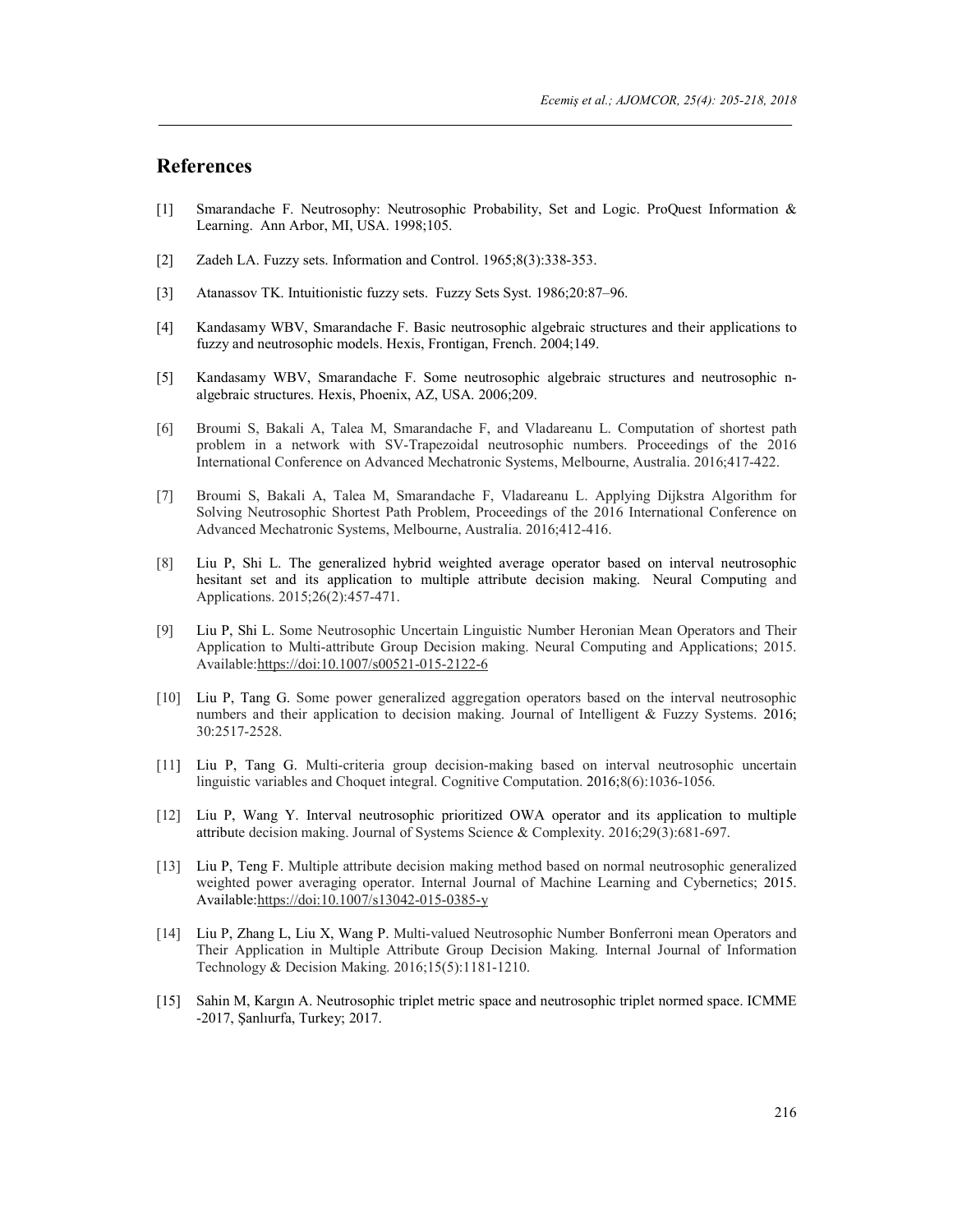- [16] Sahin M, Deli I, Ulucay V. Jaccard vector similarity measure of bipolar neutrosophic set based on multi-criteria decision making. In: International Conference on Natural Science and Engineering (ICNASE'16), Kilis, Turkey; 2016.
- [17] Sahin M, Deli I, Ulucay V. Similarity measure of bipolar neutrosophic sets and their application to multiple criteria decision making. Neural Comput & Applic; 2016. Available:https://doi:10. 1007/S00521
- [18] Liu C, Luo Y. Power aggregation operators of simplifield neutrosophic sets and their use in multiattribute group decision making. İEE/CAA Journal of Automatica Sinica; 2017. Available:https://doi: 10.1109/JAS.2017.7510424
- [19] Sahin R, Liu P. Some approaches to multi criteria decision making based on exponential operations of simplied neutrosophic numbers. Journal of Intelligent & Fuzzy Systems. 2017;32(3):2083-2099.
- [20] Liu P, Li H. Multi attribute decision-making method based on some normal neutrosophic bonferroni mean operators. Neural Computing and Applications. 2017;28(1):179-194.
- [21] Broumi S, Bakali A, Talea M, Smarandache F. Decision-making method based on the interval valued neutrosophic graph. Future Technologie, IEEE. 2016;44-50.
- [22] Liu P. The aggregation operators based on Archimedean t-conorm and t-norm for the single valued neutrosophic numbers and their application to Decision Making. International Journal of Fuzzy Systems. 2016;18(5):849-863.
- [23] Olgun N, Bal M. Neutrosophic modules. Neutrosophic Operational Research. 2017;2:181-192.
- [24] Şahin MV, Olgun N, Kilicman A. On neutrosophic soft lattices. Afrika Matematika. 2017;28(3):379- 388.
- [25] Şahin M, Alkhazaleh Ş, Ulucay V. Neutrosophic soft expert sets. Applied Mathematics. 2015; 6:116- 127.
- [26] Şahin M, Olgun N, Uluçay V, Kargın A, Smarandache F. A new similarity measure based on falsity value between single valued neutrosophic sets based on the centroid points of transformed single valued neutrosophic numbers with applications to pattern recognition. Neutrosophic Sets and Systems. 2017;15:31-48.
- [27] Ji P, Zang H, Wang J. A projection based TODIM method under multi-valued neutrosophic environments and its application in personnel selection. Neutral Computing and Applications. 2018; 29:221-234.
- [28] Smarandache F, Ali M. Neutrosophic triplet as extension of matter plasma, unmatter plasma and antimatter plasma. APS Gaseous Electronics Conference; 2016. Available:https//doi: 10.1103/BAPS.2016.GEC.HT6.110
- [29] Smarandache F, Ali M. The neutrosophic triplet group and its application to physics. Presented by F. S. to Universidad National de Quilmes, Department of Science and Technology, Bernal, Buenos Aires, Argentina; 2014.
- [30] Smarandache F, Ali M. Neutrosophic triplet group. Neural Computing and Applications. 2016;29(7): 595-601.